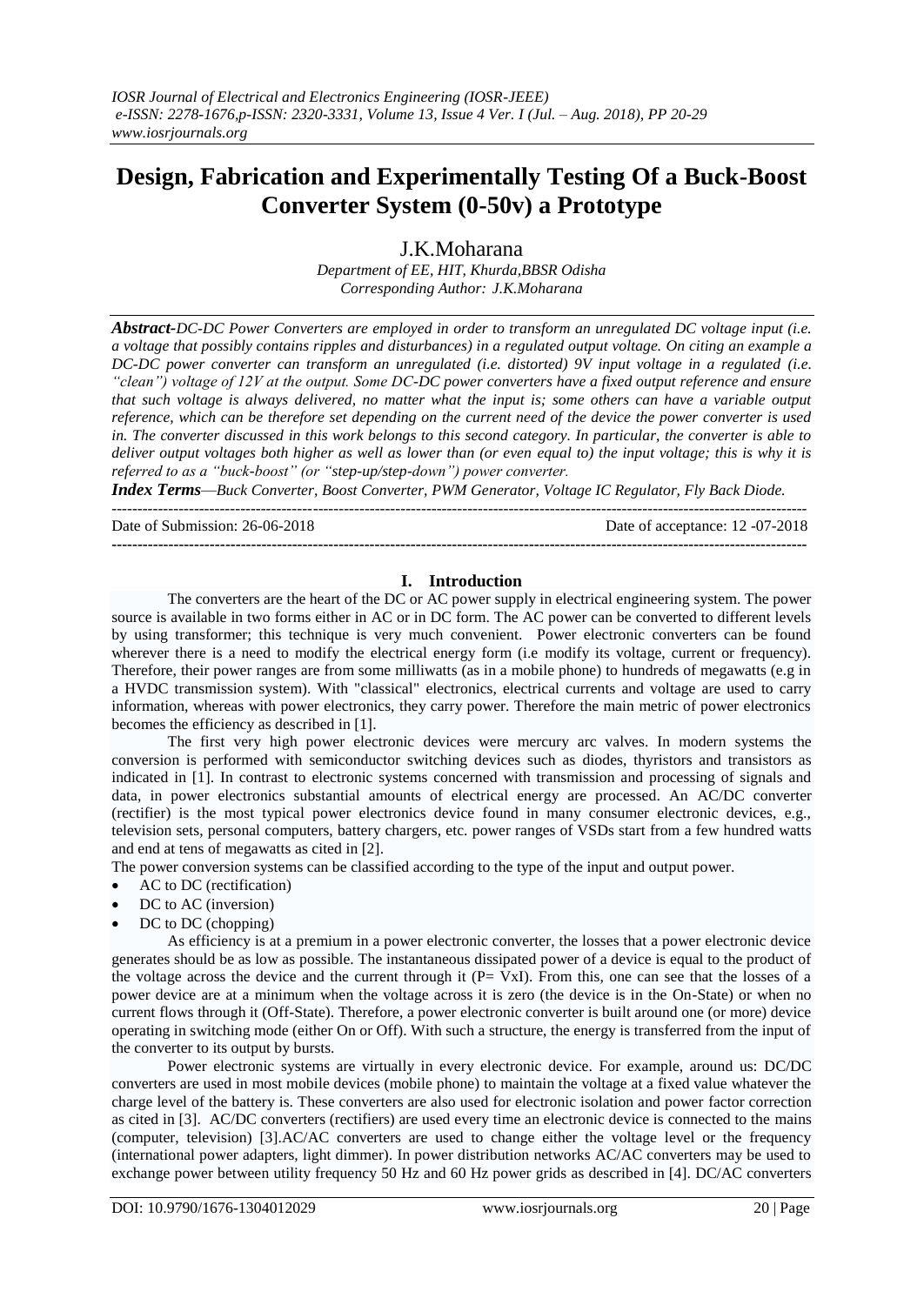(inverters) are used primarily in [UPS](http://en.wikipedia.org/wiki/Uninterruptible_Power_Supply) o[r emergency light.](http://en.wikipedia.org/wiki/Emergency_light) During normal electricity condition, the electricity will charge the DC battery. During blackout time, the DC battery will be used to produce AC electricity at its output to power up the appliances.

It remains high until the charging and discharging of capacitor through the resistor and C values decides the ON time. It is a consequence of the way power MOSFETs are created in the layers of silicon, and can be very useful. In most MOSFET architectures, it is rated at the same current as the MOSFET itself.

### **II. Main Circuit Of The Project**

The schematic combined circuit consisting of power supply, PWM Generator, Buck Converter & Boost Converter is shown in Fig.1 below. The operation of each component in each module has been described vividly and the waveforms of each block have been illustrated in next section.

#### *A. Power Supply:*

The power supply designed for catering a fixed demand connected in this project as given in Fig.2. The basic requirement for designing a power supply is as follows: The different voltage levels required for operating the devices. Here +5 Volt required for o0perating microcontroller. And +12 Volt required for drivers etc. The current requirement of each device or load must be added to estimate the final capacity of the power supply. As it is estimate the requirement of power is approximately as follows:



Fig 1: Layout of the Buck- Boost converter with its peripheral components



Fig 2: Power Supply for Boost converter

Out Put Voltage  $= +5$ Volt,  $+12$ Volt, Capacity  $= 1000$ mA

- The power supply is basically consisting of three sections as follows:
- 1. Step down section
- 2. Rectifier Section
- 3. Regulator section

In this we are using Transformer (0-12) Vac/1Amp, IC 7805 & 7812, diodes IN 4007, LED & resistors. Here 230V, 50 Hz ac signal is given as input to the primary of the transformer and the secondary of the transformer is given to the bridge rectification diode. The o/p of the diode is given as i/p to the IC regulator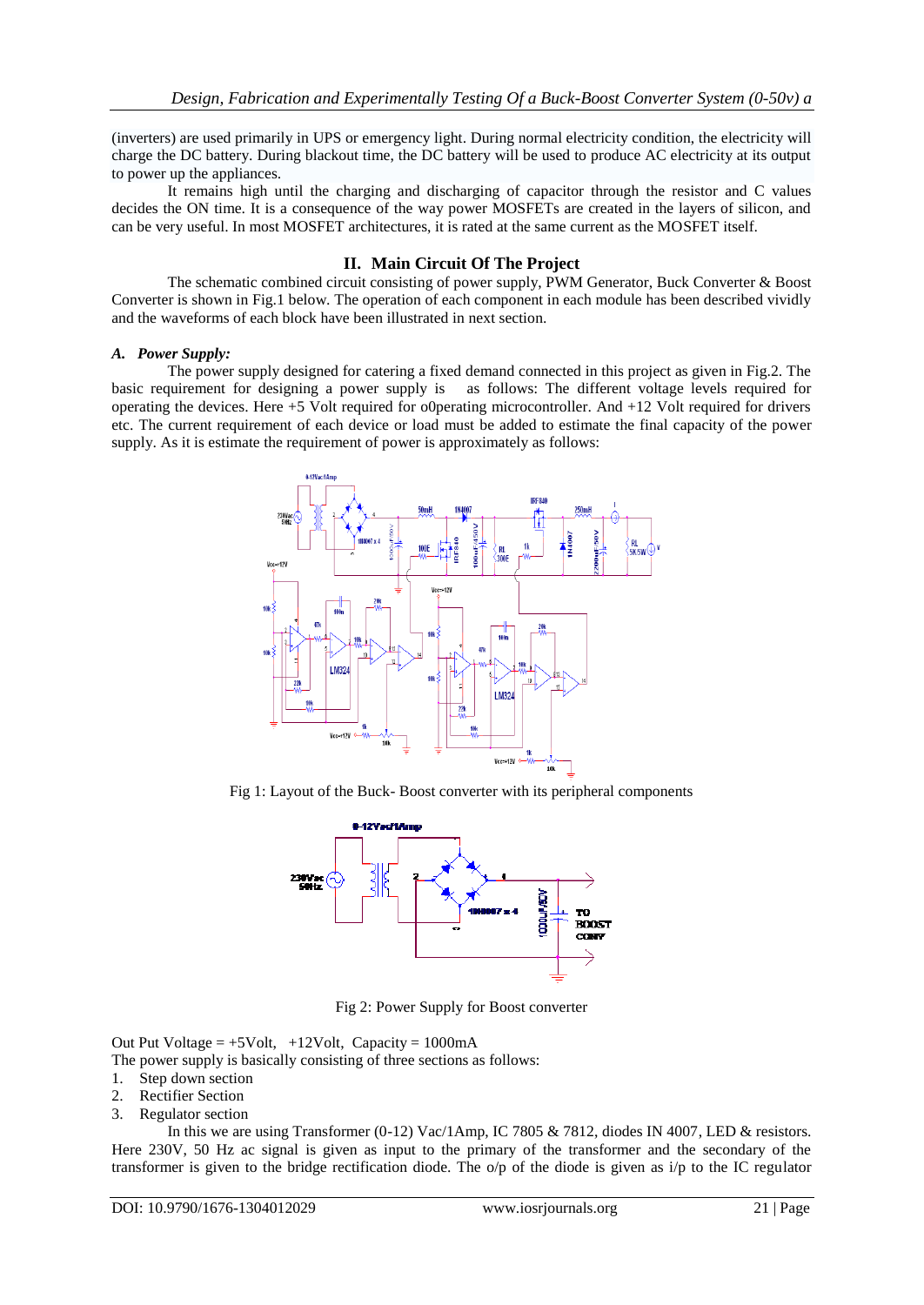(7805 &7812) through capacitor (1000 $\mu$ F/35v). The o/p of the IC regulator is given to the LED through resistors.

 $V_{DC} = 2Vm / \pi$ or, VDC = (Vm – 2Vk)= (12 – 1.4)=10.6 ……..……….…. (1) VDC x 2√2 17Vdc. …………………………………. (2)

To overcome this effect, a capacitor is connected to the  $o/p$  of the diodes (D2 & D3). Which removes the unwanted ac signal and thus a pure dc is obtained.

We knew,

Q = C x V ……………………………………………….. (3)

 $\Rightarrow$  C = Q / V= I x t / V= 1Amp x 10msec/ 17 $\approx$ 1000 $\mu$ F …..(4)

Here we need a fixed voltage, that's for we are using IC regulators (7805 & 7812)."Voltage regulation is a circuit that supplies a constant voltage regardless of changes in load current." This IC's are designed as fixed voltage regulators and with adequate heat sinking can deliver output current in excess of 1A. The o/p of the bridge rectifier is given as input to the IC regulator through capacitor with respect to GND and thus a fixed o/p is obtained.

Vmax to  $78XX = 35V$ dc Vmin to  $78XX = 78XX + 2V$  $Imax = 1Amp DC$ .

Imin to  $LED = 5mA$ 

Imax to  $LED = 30mA$ 

Then to find the value of series resistance by using the OHMs law,

R<sup>1</sup> = V<sup>1</sup> / I= 5/5mA = 1KΩ. ..…………………………… (5)

R<sup>2</sup> = V<sup>2</sup> / I= 12 / 5mA =2.4KΩ. 2.2KΩ. ……………… (6)

Due to the forward bias of the LED, the LED glows ON state, and the  $o/p$  are obtained from the pin no-3. Finally that is fed to the corresponding sub section as a Vcc with respect to GND.

*B. PWM Generator***:** In this sub section its aspect is to generate a PWM as output signals for that an Quad OP-Amp (LM324) is used as a generator. This is an op-amp based design for generating PWM output. There are four stages of Op-amp running on a single-rail power supply. The saw tooth is generated with the circuit designed by  $1<sup>st</sup>$  and  $2<sup>nd</sup>$  op-amp. The function of different sections is as follows.



Fig.3: Schematic Diagram of PWM

The  $1<sup>st</sup>$  op-amp is configured as a Schmitt Trigger

The 2<sup>nd</sup> op-amp is configured as a Miller Integrator

The 3<sup>rd</sup> op-amp is used as a low gain amplifier

The 4<sup>th</sup> op-amp is used as a comparator to compare the saw tooth with the reference voltage and generate PWM with different pulse width.

1. The 1<sup>st</sup> opamp is Schmitt Trigger. The reference voltage for the Schmitt Trigger is set at Vcc/2 due to the potential divider input given to the inverting input of the opamp1. The Upper limit voltage is dependent on the integrator output. Also the lower limit depends on the integrator output. Its output is shown in Fig.4.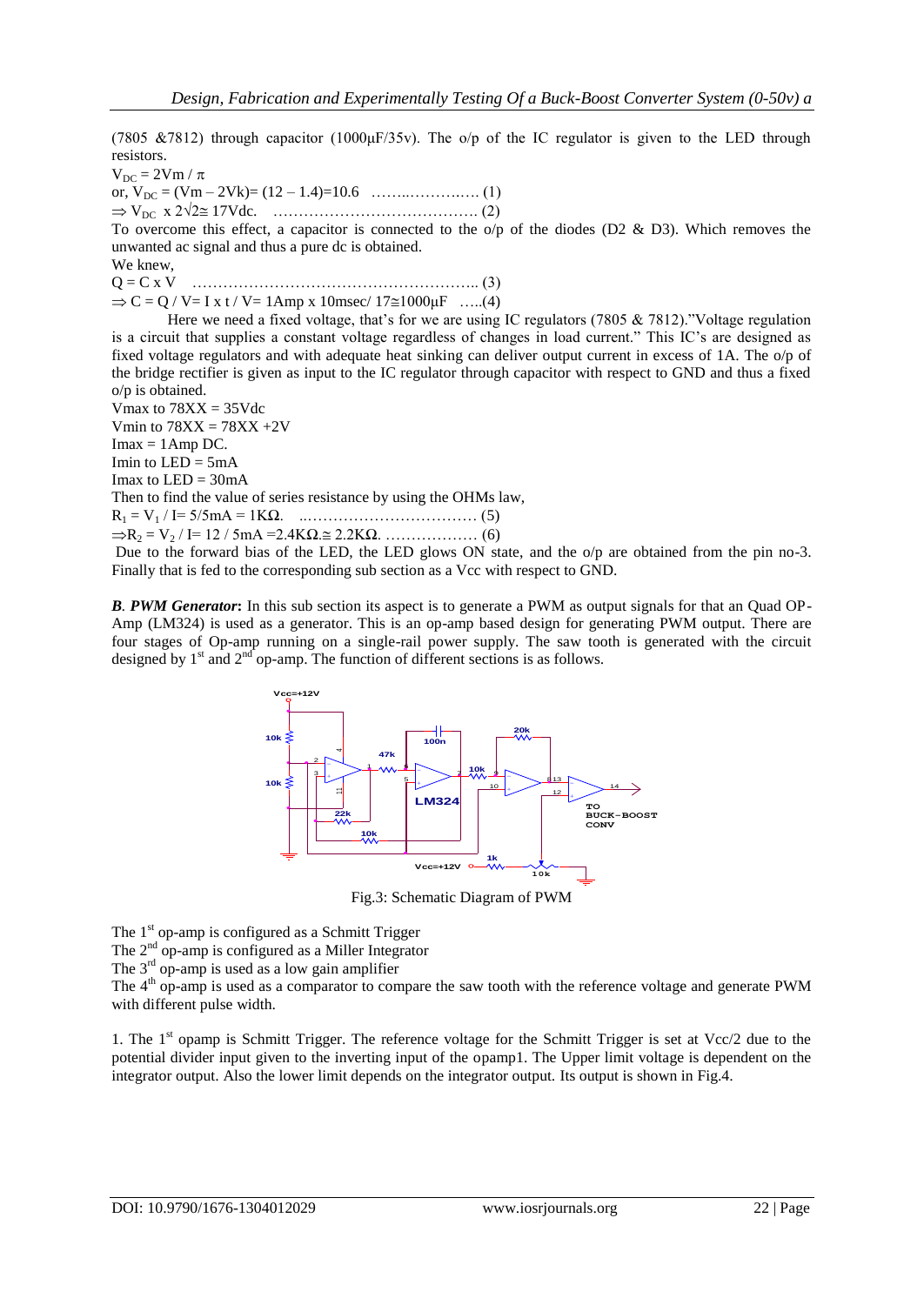

Fig 4: Output of Schmitt Trigger

2. The opamp2 acts as a miller's integrator this inverting type integrator. The slope of the integrated output as shown in Fig.5 depends on RC of the circuit. The opamp1 and opamp2 together generates one triangle wave with Vcc/2 as reference line of symmetry.

3. The  $1<sup>st</sup>$  two sections of the quad op-amp form a triangle-wave generator, but now the third section is used as a low-gain amplifier, bringing the trough of the wave to just above zero volts and the peak to about 10v or as required by the design.



Fig 5: Output of Miller's Integrator

4. The fourth op-amp section is connected as a comparator, comparing the triangle wave voltage with a reference voltage set by the potential divider. When the wave voltage goes above the voltage at the pot wiper, the comparator output as shown in Fig.6 goes high, else the comparator output goes low.With the pot turned fully clock-wise the wiper voltage is below about 0.5v and the load is on 100% of the time. Increasing the wiper voltage (by turning the pot anti-clockwise) reduces the duty cycle, and it's easy to set a minimum speed just by changing the value of R8. Above is the effect of a low reference voltage, with the output "on" for most of the time, and below the reference voltage is near maximum giving a low duty cycle.



Fig 6: Output of opamp used as Comparator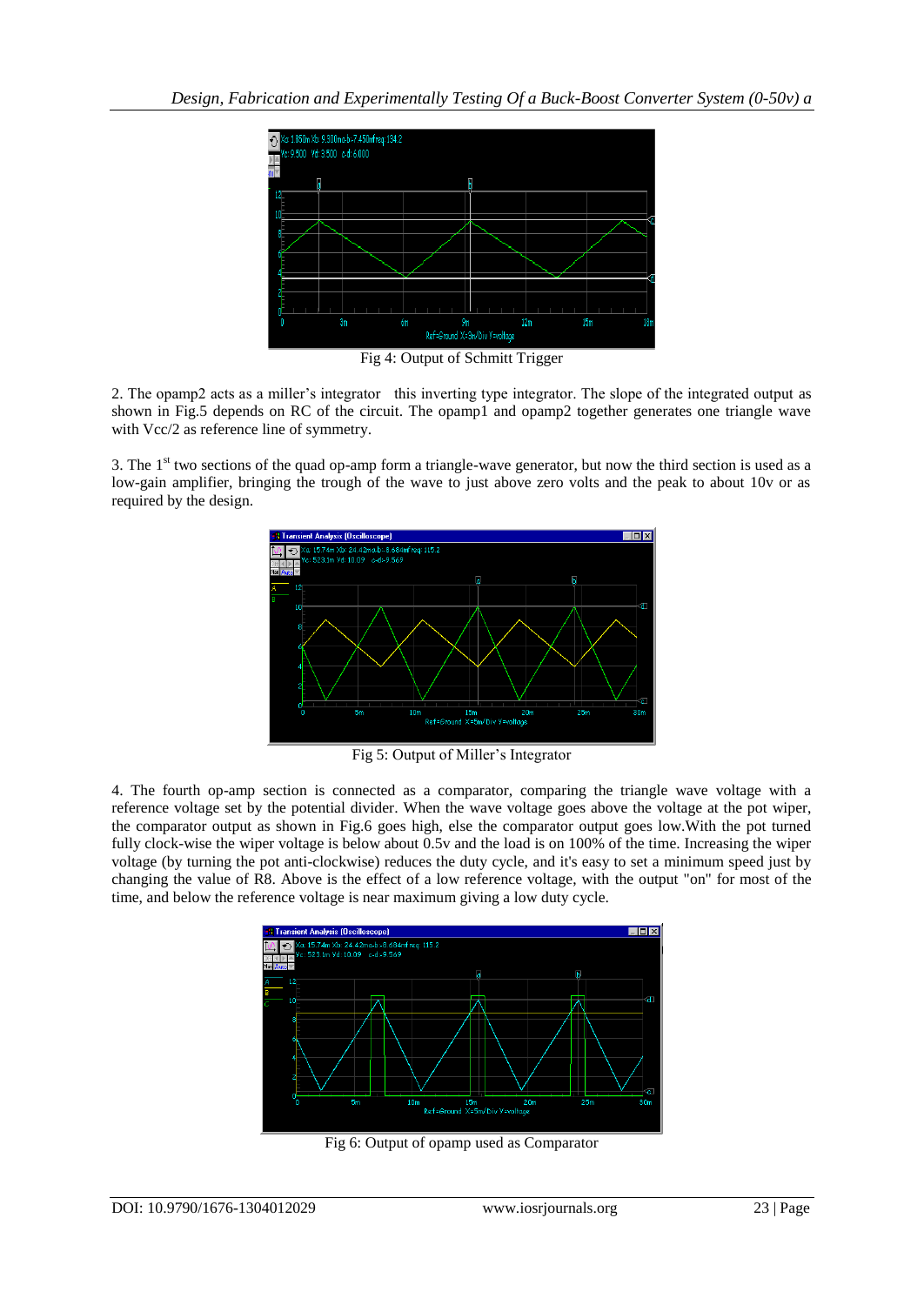Above is the effect of a low reference voltage, with the output "on" for most of the time and below the reference voltage is near maximum giving a low duty cycle.

*C. Buck Converter:* A Buck Converter is a [step-down](file:///H:\w\index.php%3ftitle=Step-down&action=edit&redlink=1) [DC to DC converter](file:///H:\wiki\DC_to_DC_converter) as shown in Fig.7. Its design is similar to the step-up [boost converter,](file:///H:\wiki\Boost_converter) and like the boost converter it is a [switched-mode power supply](file:///H:\wiki\Switched-mode_power_supply) that uses two switches (a transistor and a diode) and an inductor and a capacitor. The simplest way to reduce a DC voltage is to use a [voltage divider](file:///H:\wiki\Voltage_divider) circuit, but voltage dividers waste energy, since they operate by bleeding off excess power as heat; also, output voltage isn't regulated (varies with input voltage). A buck converter, on the other hand, can be remarkably efficient (easily up to 95% for integrated circuits) and self- regulating, making it useful for tasks such as converting the 12-24V typical battery voltage in a laptop down to the few volts needed by the processor.



Fig 7: The two circuit configurations of a Buck converter (a) On state, when the switch is closed, and (b) offstate, when the switch is open.

The operation of the buck converter is fairly simple, with an [inductor](file:///H:\wiki\Inductor) and two switches (usually a [transistor](file:///H:\wiki\Transistor) and a [diode\)](file:///H:\wiki\Diode) that control the inductor. It alternates between connecting the inductor to source voltage to store energy in the inductor and discharging the inductor into the load. A Buck converter operates in continuous mode if the current through the inductor  $(I_L)$  never falls to zero during the commutation cycle. In this mode, the operating principle is described by the chronogram:



Fig 8: Operation of Buck converter in continuous mode

When the switch pictured above is closed (On-state, as in Fig.7a), the voltage across the inductor is  $V<sub>l</sub>$ =  $V_i - V_o$ . The current through the inductor rises linearly. As the diode is reverse-biased by the voltage source V, no current flows through it; when the switch is opened (off state, as in Fig.7b), the diode is forward biased. The voltage across the inductor is  $V_L = -V_o$  (neglecting diode drop). The current  $I_L$  decreases. Therefore, it can be seen that the energy stored in L increases during On-time (as I<sup>L</sup> increases) and then decrease during the Offstate. L is used to transfer energy from the input to the output of the converter.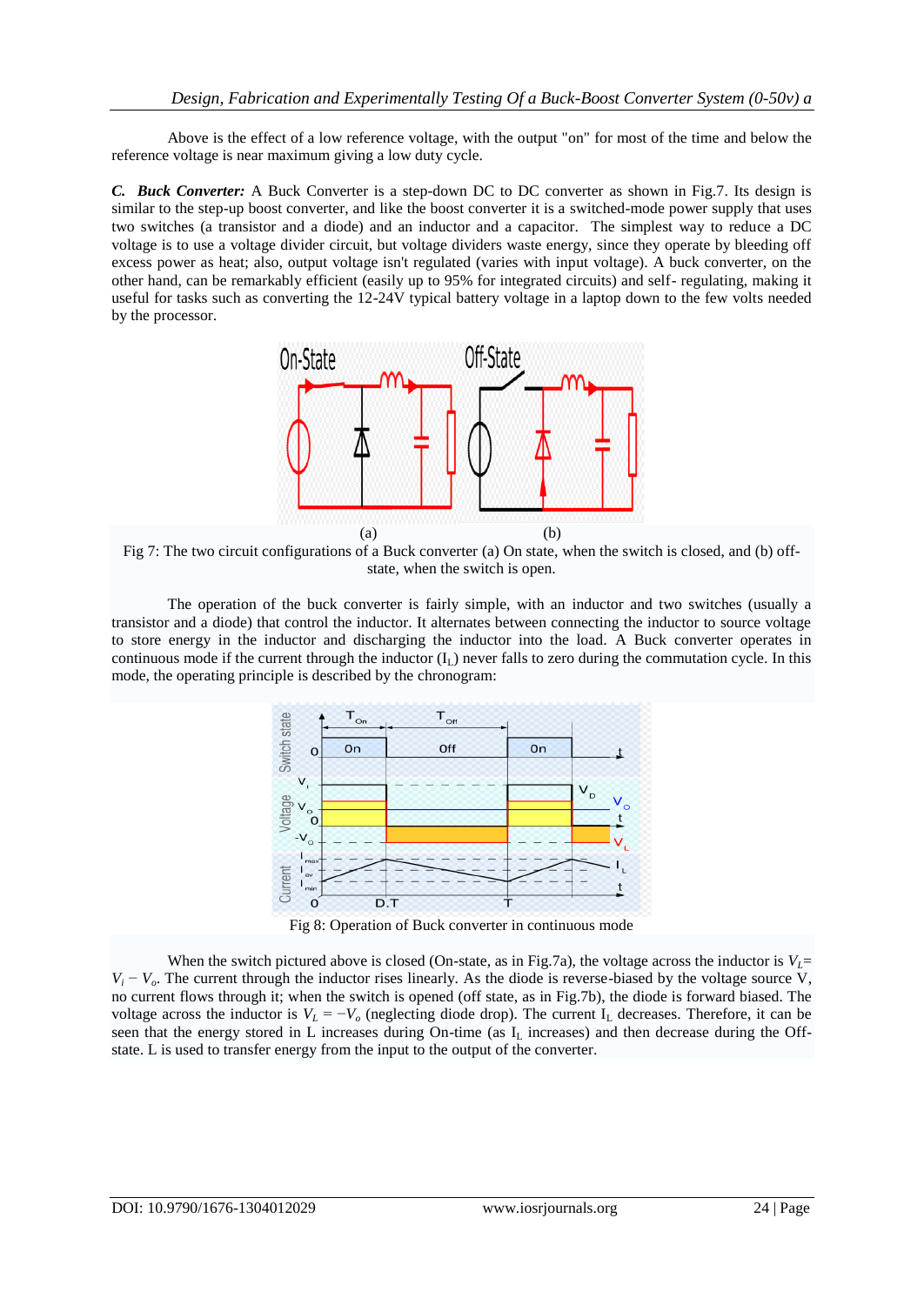

Fig 9: Schematic Diagram of Buck Converter

*D. Boost converter:* A boost converter (step-up converter) is a [power converter](file:///H:\wiki\Power_converter) with an output DC voltage greater than its input DC voltage. It is a class of [switching-mode power supply \(SMPS\)](file:///H:\wiki\Switched-mode_power_supply) containing at least two [semiconductor](file:///H:\wiki\Semiconductor) switches (a [diode](file:///H:\wiki\Diode) and a [transistor\)](file:///H:\wiki\Transistor) and at least one [energy](file:///H:\wiki\Energy) storage element. Filters made of [capacitors](file:///H:\wiki\Capacitor) (sometimes in combination with [inductors\)](file:///H:\wiki\Inductor) are normally added to the output of the converter to reduce output voltage ripple. The key principle that drives the boost converter is the tendency of an inductor to resist changes in current. When being charged it acts as a load and absorbs energy (somewhat like a resistor), when being discharged, it acts as an energy source (somewhat like a battery). The voltage it produces during the discharge phase is related to the rate of change of current, and not to the original charging voltage, thus allowing different input and output voltages.

The basic principle of a Boost converter consists in 2 distinct states (as given in Fig.10) In the On-state, the switch S (as given in Fig.10a) is closed, resulting in an increase in the inductor current. In the Off-state (as given in Fig.10b), the switch is open and the only path offered to inductor current is through the **[flyback diode](file:///H:\wiki\Flyback_diode)** D, the capacitor C and the load R, results in transferring the energy accumulated during the On-state into the capacitor. The input current is discontinuous, stepping between a very high inductor current. The large ripple usually requires a large input bypass capacitor (not shown) to reduce the source impedance.



Waveforms of current and voltage in a boost converter operating in continuous mode is given in Fig 11. When a boost converter operates in continuous mode, the current through the inductor  $(I_1)$  never falls to zero. Figure 3 shows the typical waveforms of currents and voltages in a converter operating in this mode. The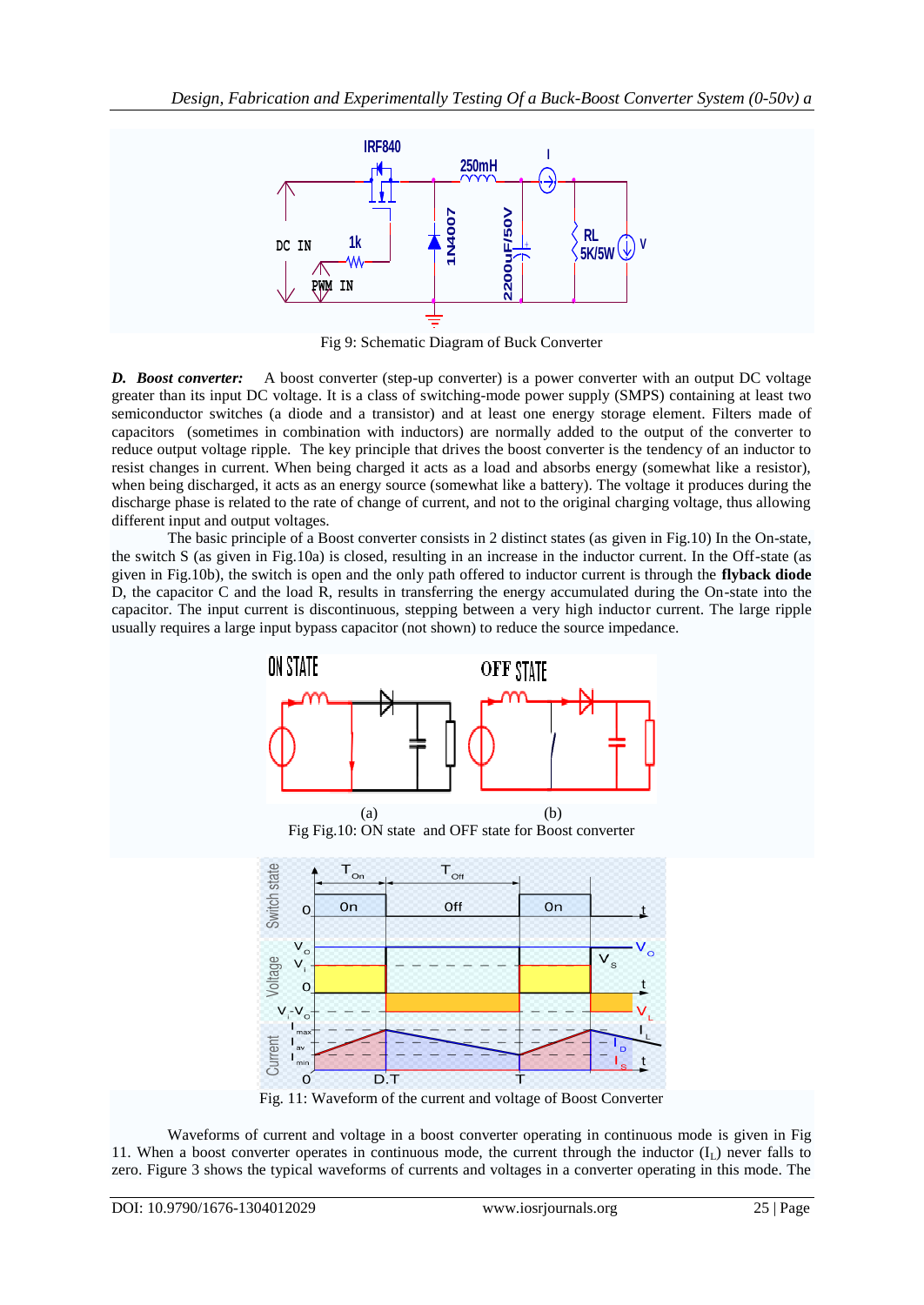output voltage can be calculated as follows, in the case of an ideal converter (i.e using components with an ideal behaviour) operating in steady conditions:During the On-state, the switch S is closed, which makes the input voltage  $(V_i)$  appear. D is the duty cycle. It represents the fraction of the commutation period T during which the switch is On. Therefore D ranges between 0 (S is never on) and 1 (S is always on). During the Off-state, the switch S is open, so the inductor current flows through the load. If we consider zero voltage drop in the diode, and a capacitor large enough for its voltage to remains constant. As we consider that the converter operates in steady-state conditions, the amount of energy stored in each of its components has to be the same at the beginning and at the end of a commutation cycle. Therefore, the inductor current has to be the same at the beginning and the end of the commutation cycle. From the above expression it can be seen that the output voltage is always higher than the input voltage (as the duty cycle goes from 0 to 1), and that it increases with D, theoretically to infinity as D approaches 1. This is why this converter is sometimes referred to as a step-up converter. In some cases, the amount of energy required by the load is small enough to be transferred in a time smaller than the whole commutation period. In this case, the current through the inductor falls to zero during part of the period. The only difference in the principle described above is that the inductor is completely discharged at the end of the commutation cycle (see waveforms in figure 4). Although slight, the difference has a strong effect on the output voltage equation. Furthermore, in discontinuous operation, the output voltage gain not only depends on the duty cycle, but also on the inductor value, the input voltage, the switching frequency, and the output current. In the project the boost converter is designed with continuous mode.



Fig 12: Boost Converter Schematic Diagram

## **III. Result Analysis**

In this chapter results of practical tests of project conducted on the experimental set-up prototype are presented. The tests verify proper working of the hardware modules developed in the laboratory. Different waveforms (oscilloscope traces), tables, etc presented here; uphold the success of the entire scheme, the experimental set-up as also its parts.

## *A. Power Supply*

The circuit diagram of the power supply is given in Fig.2 and the fabricated circuit is illustrated in Fig.13. All the components are inbuilt in this power supply. The output waveform of the secondary transformer is shown in Fig.14 which is sinusoidal in nature. The Oscilloscopic output of Voltage IC Regulator is shown in Fig.15.



Fig 13: Fabricated circuit for Power Supply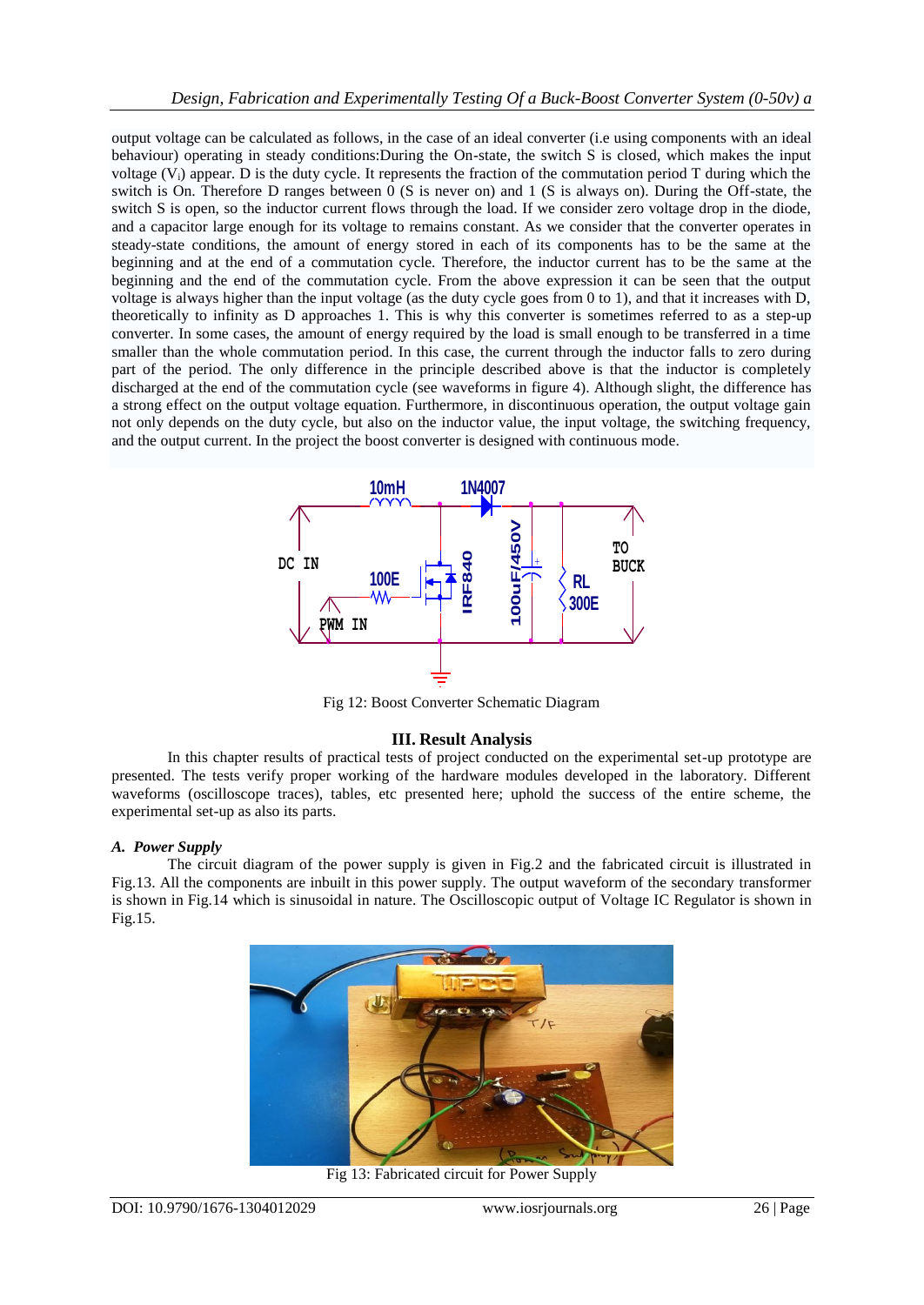



### *B. PWM Generator*

The fabricated circuit of the PWM Generator is given in Fig.16. All the components are inbuilt in this PWM Generator. The output waveform of the PWM Generator before giving it to the Buck-Boost converter is shown in Fig.17. If any tap change is done, the output for the condition is shown in Fig.18.



Fig 16: Fabricated Circuit for PWM Generator



Fig 17: Oscilloscopic output of PWM Generator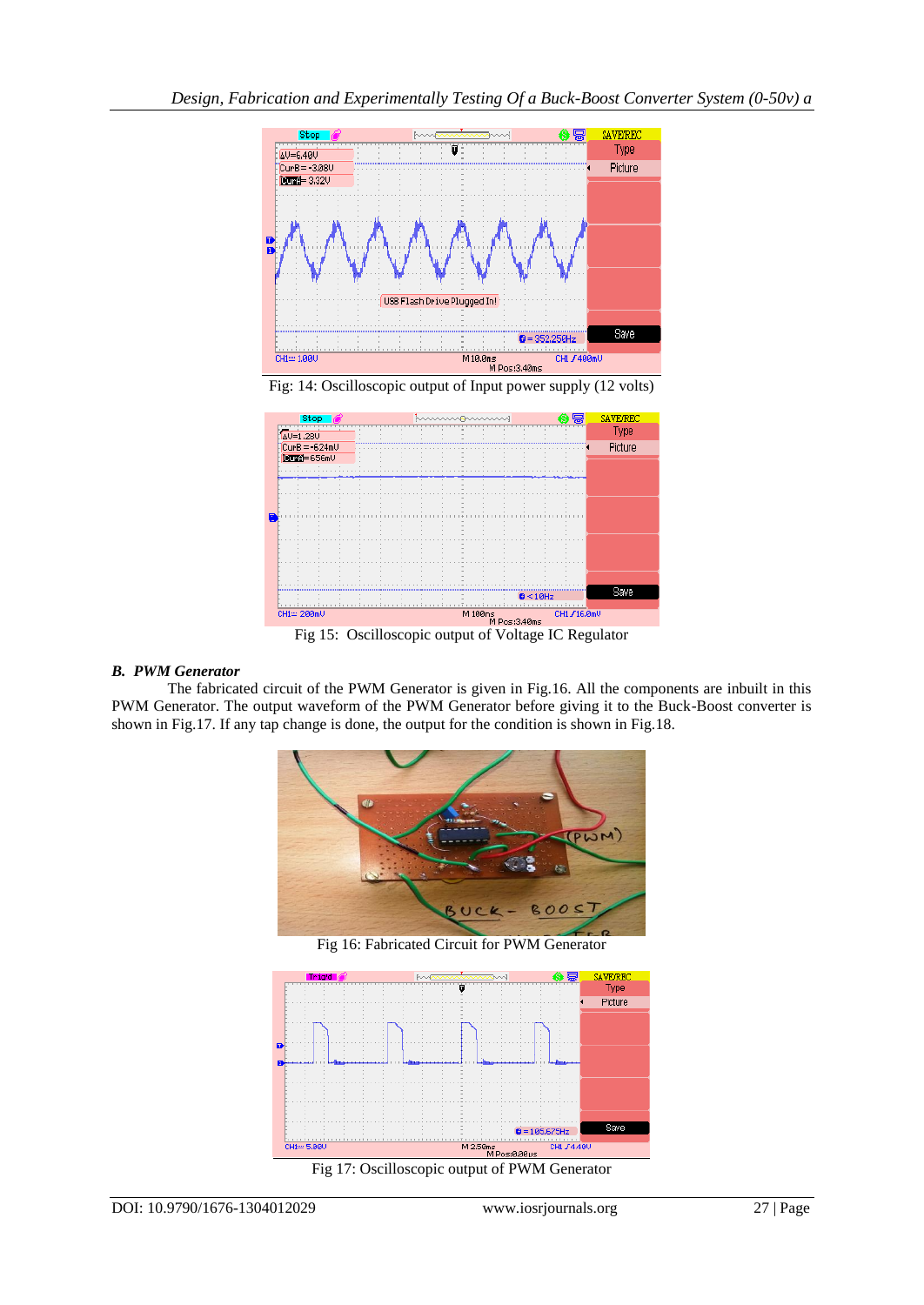

## *C. Buck Converter*

The fabricated circuit of the Buck converter is given in Fig.20. All the components are inbuilt in this Buck converter. The Final output waveform of the Buck converter is shown in Fig.19.



### *D. Boost converter*

The fabricated circuit of the Boost converter is given in Fig.20. All the components are inbuilt in this Boost converter. The final output waveform of the Boost converter is shown in Fig.21.



Fig 20: Fabricated Circuit for Boost & Buck converter